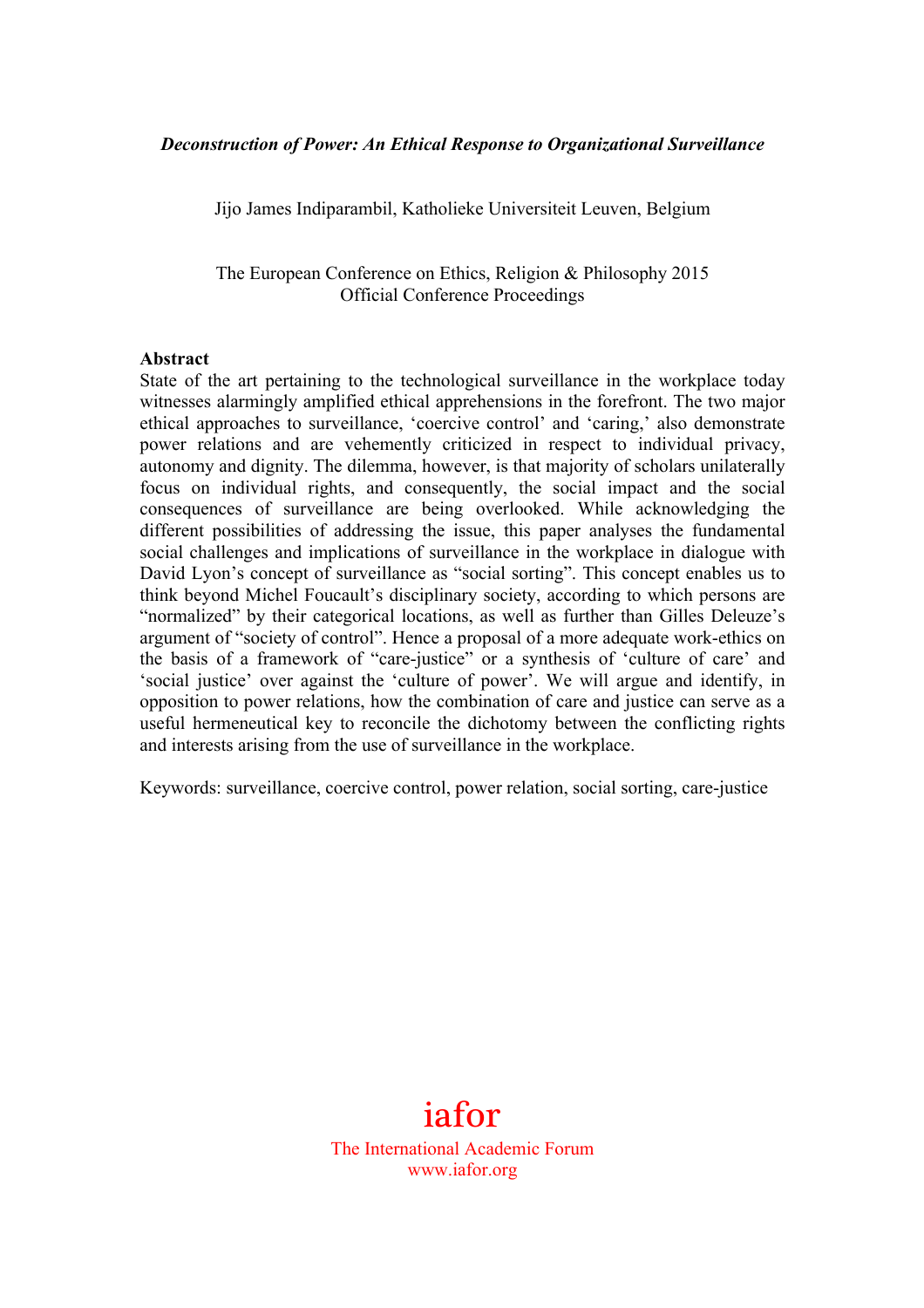## **Introduction**

The workplace is a major locus of human life, where possibilities of human relationality and interaction are generated and sustained. An extensive use of the available means of technological advancement today, intensifies increased observations, data collections and ubiquitous surveillance in the workplace that raise ethical and social concerns and dilemmas. The two major ethical approaches, surveillance as 'coercive control' and as 'caring' embedded in justifications of workplace surveillance, are vehemently criticized against the background of privacy, autonomy and human dignity, which pay major attention to individual rights and interests. While acknowledging the different possibilities of addressing the issue, such as a legal problem, a moral question, a social conundrum, this paper first discusses briefly coercion and care as part of 'culture of power.' Secondly, in dialogue with David Lyon's<sup>1</sup> concept of 'surveillance as social sorting', we deduce that not only individual rights matters, but also social challenges and implications. Finally, we demonstrate how the framework of 'care-justice' as combination of care-ethics and social justice, which goes beyond the constrains of control and power relations, can serve as a useful hermeneutical key to reconcile the dichotomy between the conflicting rights and interests of the workplace surveillance. The question of surveillance in relation to power is seen here as an issue of sociological and ethical interest.

## **Organizational Surveillance: From Ironic Appreciation to a Hierarchical Power Relation**

Our point of departure is the resumption in the issue of surveillance and its various implications. Surveillance, in general, means an observation from a distance.<sup>2</sup> It is also an attentive and continuous inspection targeting everyday life where individuals, assigned groups, and institutions watch, listen, record, and manage persons and personal data. It is perceived in relation to risk management and hazard alleviation in particular situations. Lyon analytically defines it as "focused, systematic and routine attention to personal details for purposes of influence, management, protection or direction" (2007b, 14). In the workplace, with the unimaginable quantity of knowledge available to third parties, surveillance becomes exceedingly infringing, and more adverse in its effects. According to Kizza and Ssanyu, "employee monitoring has the potential to undermine workplace morale, create distrust and suspicion between employees and their supervisors or management [...] adds high levels of stress and anxiety resulting in repetitive strain injuries, low self esteem [...] and worker alienation, which may also lead to adverse psychological effects" (2005, 12-14). An individual's right to have a private life without arbitrary interference is radically challenged in an incessant surveillance.

<sup>&</sup>lt;sup>1</sup> David Lyon is Queen's Research Chair in Surveillance Studies and Professor of Sociology and of Law in Queens University, Kingston. His research interests revolve around major social transformations in the modern world, such as surveillance and social sorting, citizenship, privacy, information technologies, post- modernity, Christian social critique, and more. His publications have mainly concerned in surveillance, religion, and contemporary society.

<sup>&</sup>lt;sup>2</sup> Surveillance is coercive due to the mere fact that there is someone always observing. It can also, in an organizational setting, include a positive act of coercion from the organizer/the employer. We, rather, distinguish here the latter from the former to avoid the pseudo effect due to its Gnostic clichéknowledge saves, and mean a massive growth in surveilling the individual and groups even in indirect observation without the determination and containment of particular spaces (Graham & Wood 2003).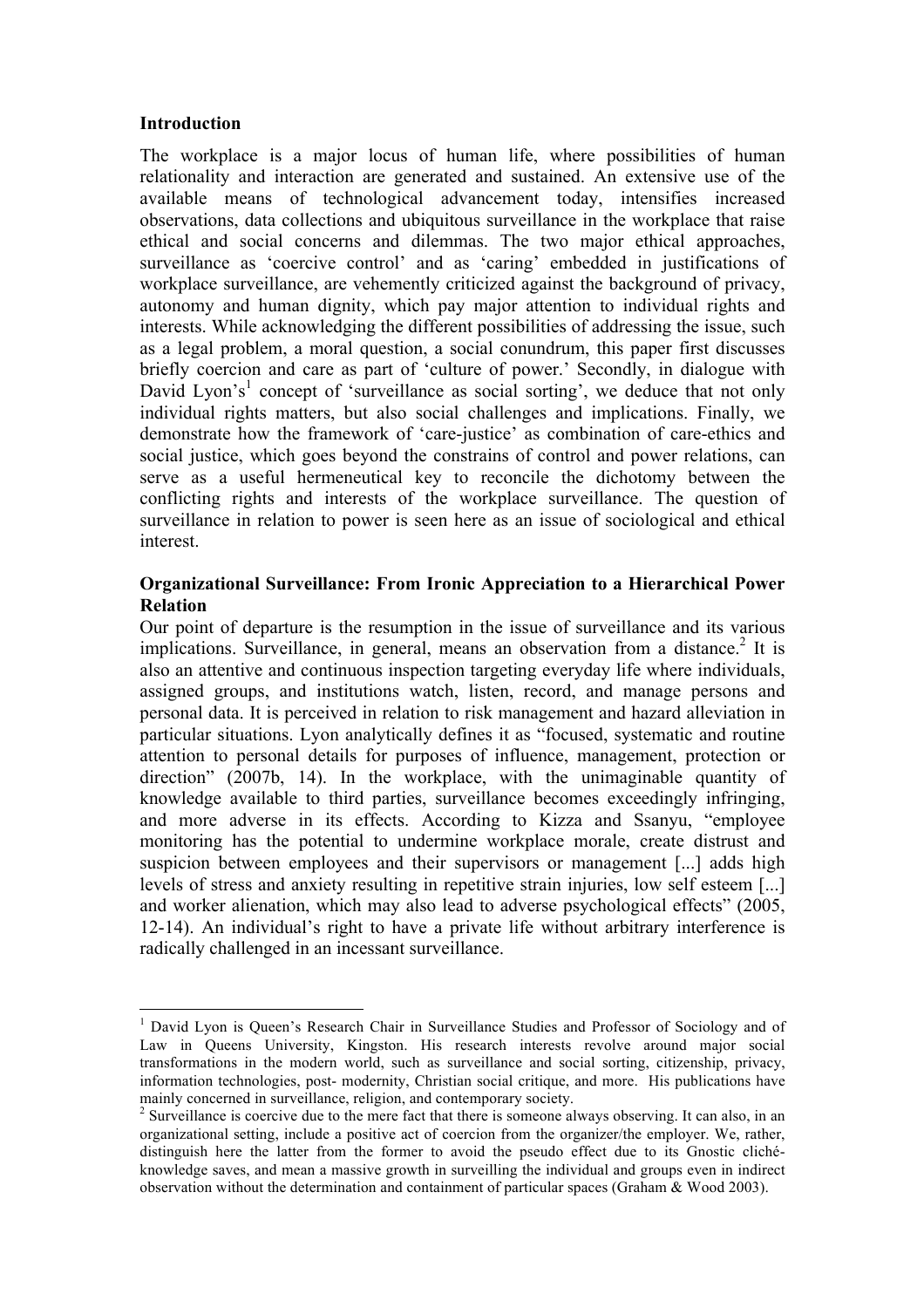The word surveillance covers also surreptitious investigations into individual activities. Hence, workplace surveillance can be accepted or rejected depending on whether it is seen as a legitimate technology that allows managers to care for everyone's interests, or as a powerful instrument of managerial coercion and employee subordination (Sewell & Barker 2006). Sewell and Barker explore the nuances of the conceptual opposition between 'coercion' and 'care' to make sense of organizational surveillance. The concept of 'coercion', as an action or practice of compelling someone to do something through the use of force or threats, is seen as a radical perspective on organizational surveillance, whereas the concept of 'care', as an effort to do something correctly, safely, or without causing damage, is perceived as more liberal perspective on the same (2006). However, care indicates here the means of more efficient work and increased productivity, disregarding the fact that care always directs one's attention towards a needful responsiveness in his/her behaviour and relationships and implies dependencies in human life. Hence, the coercive role is explained as an instrument of social control and domination while caring accounts with public order and social cohesion. Coercion functions with the relationships of power, whereas the mutual obligation under some form of social contract (Rawls 1971) becomes the foundational concept of care (Sewell & Barker 2006). On the competing discourses of coercion and care Sewell and Barker propose an ironic perspective that stirs-up the discussion beyond its paradox, and forces us to see things from diverse perspectives and thus crumble the one limited perception.

In the context of workplace, the irony of surveillance and 'resistance' explores deep concern. Sewell and Barker observe that in the workplace, "by participating in 'resistance by negotiation,' members are ironically appropriating the discourse of care while also relying on the ability of a liberal conception of participation and legal protection to identify and prevent egregious instances of coercion" (2006, 949). Hence, legitimate and enabling practices are embraced while rejecting repressive and constraining ones. In a paradoxical situation, organizational members understand the meaning of surveillance by negotiating the simultaneous truths of coercion and care and try to bring value-based judgements about situational surveillance practices. At this juncture, the balance of rational and moral status of surveillance involves the practice of a combination of coercion and care. It also involves the appreciation of the fallibility of one's own conceptions and creatively uses different formations to make sense of an ambiguous situation.

The dilemma unravelled here, however, is the polarized mentality of conceiving surveillance as a legitimate system to care for the interests of everyone and as a powerful instrument of managerial coercion and employee subordination. Yet, as we perceive in both circumstances, surveillance functions as a form of 'disciplinary power', which has to be discussed further as it foresees a deviation from desired norms of the organization - more powerful dominating less powerful and thus complete subjugation of employees. Here, relationships of power dominate among organizational members making work-life more controlled and predictable. The predominance of hierarchy will be strongly established in this context exercising exclusive rule-based conduct, often favouring the hierarchy itself. For example, in an employee-centered perspective, the panoptic metaphor of Jeremy Bentham, later analysed and applied by Michel Foucault also shows the gravity of this power relationship in the context of organizational surveillance. According to Foucault, "the major effect of the panopticon was to induce in the inmate a state of conscious and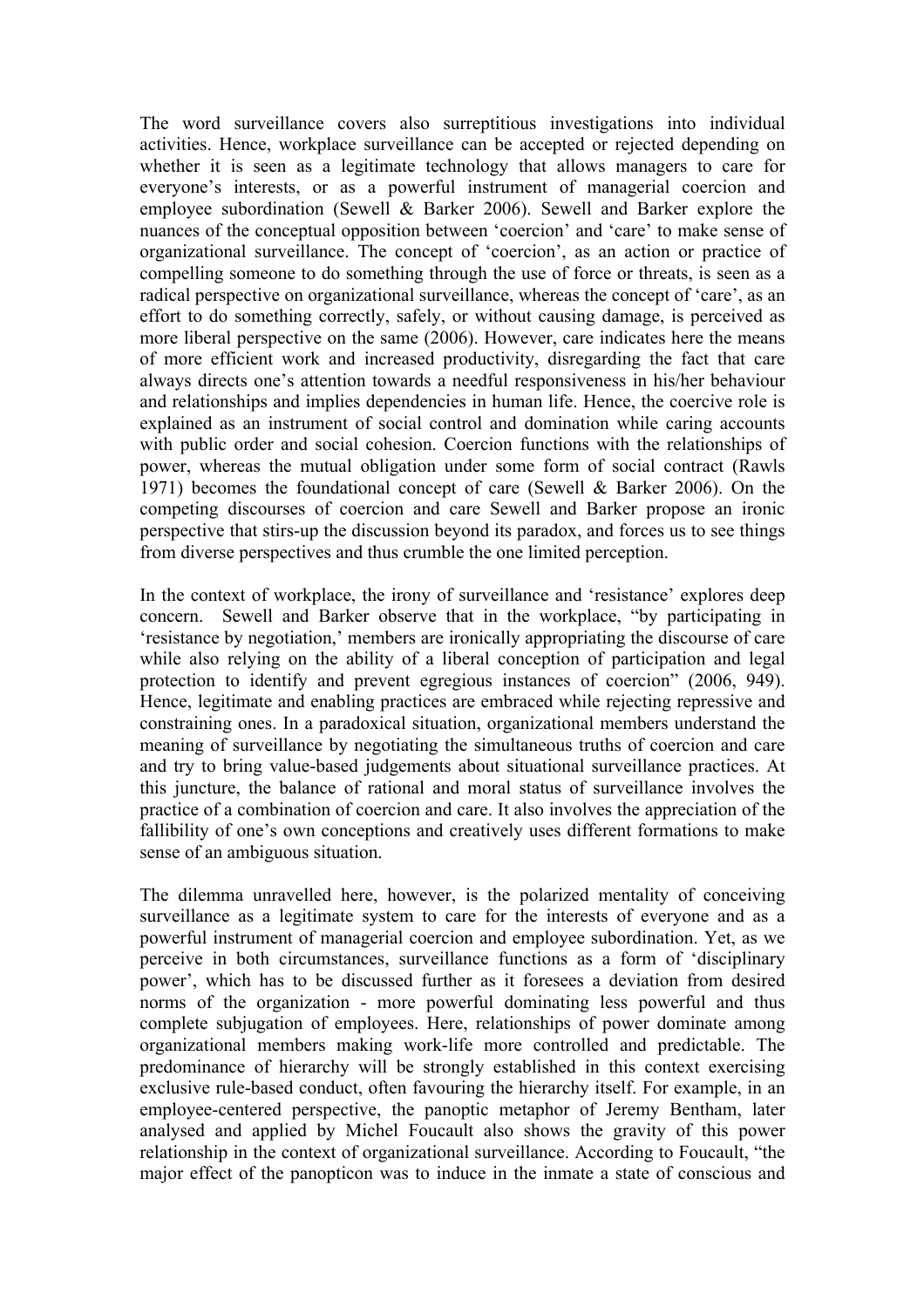permanent visibility that assures the automatic functioning of power" (Foucault 1977, 201). The employees as inmates in an organizational context have no choice but to act as if they are being watched incessantly even when they are not. Thus, we are forced to direct our discussion on organizational surveillance in relation to the exertion of power.

### **Surveillance and Organizational Life: Deemed in Culture of Power?**

Power is an ability to act which often produces decisive effects in the act itself and possesses control over things and people. It is broadly defined as asymmetric control over valued resources (Magee & Galinsky 2008), and therefore, is inherently relational whereby power exists in relation to others. It also demonstrates dominion over human relationships, influencing others through predominance and supremacy of acting agent - an individual, group or an organization. Michel Foucault as an observer of human relations examines the nature of power in society and states that power "reaches into the very grain of individuals, touches their bodies and inserts itself into their actions and attitudes, their discourses, learning processes and everyday lives" (Foucault 1980, 30). Thus, for Foucault knowledge is power and is fully immersed in every human activity and relations. He also writes that "there is no power relation without the correlative constitution of a field of knowledge, nor any knowledge that does not presuppose and constitute at the same time, power relations" (Foucault 1977, 27). Nevertheless, Foucault reviews the effects of power and affirms that "it produces domains of objects and ritual of truth" (Foucault 1977, 194). Clegg *et al*. also express that "[...] power need not always be regarded as something to be avoided. Power can be a very positive force; it can achieve great things" (Clegg et al. 2006, 3). Conversely, power, with its inherent capacity of influencing and controlling others, is also a resource to achieve certain goals with often vested interest in mind, which may be shared or contested.

However, power, according to Peter Fleming and Andre Spicer, seems to be an endemic part of organizational life and we need, today, a careful and vigorous conceptualization and articulation of how organizational power functions (2014). For, though, in general, power functions in positive overtone, within this particular context of organizational surveillance, it is even more important to discuss, how our life and behaviour can be negatively affected with this power relation. Because, constant observation turns to be a control mechanism in the organization and when few people control the knowledge acquired through observation, the possibility of oppression and subjugation of the observed is far above the ground. For, electronic and other data based surveillance in the organizational context reveals also the possession of control or command over others by few who are in the state of being an ascendant. In this regard, electronic surveillance could also be reflected in terms of the discretion of power. We posit here the taxonomy of Fleming and Spicer, who identify four faces of power: coercion, manipulation, domination, and subjectification to consider the nuances of electronic surveillance and power relations. Analysing Fleming and Spicer, we argue from a sociological and ethical perspective by using their own terms that these expressions of power may be "episodic" - such as coercion and manipulation, as well as "systemic" - such as domination and subjectification (Fleming & Spicer 2014, 240). For, it appears and occurs in different or irregular timings as well as relating entirely to a system spreading throughout.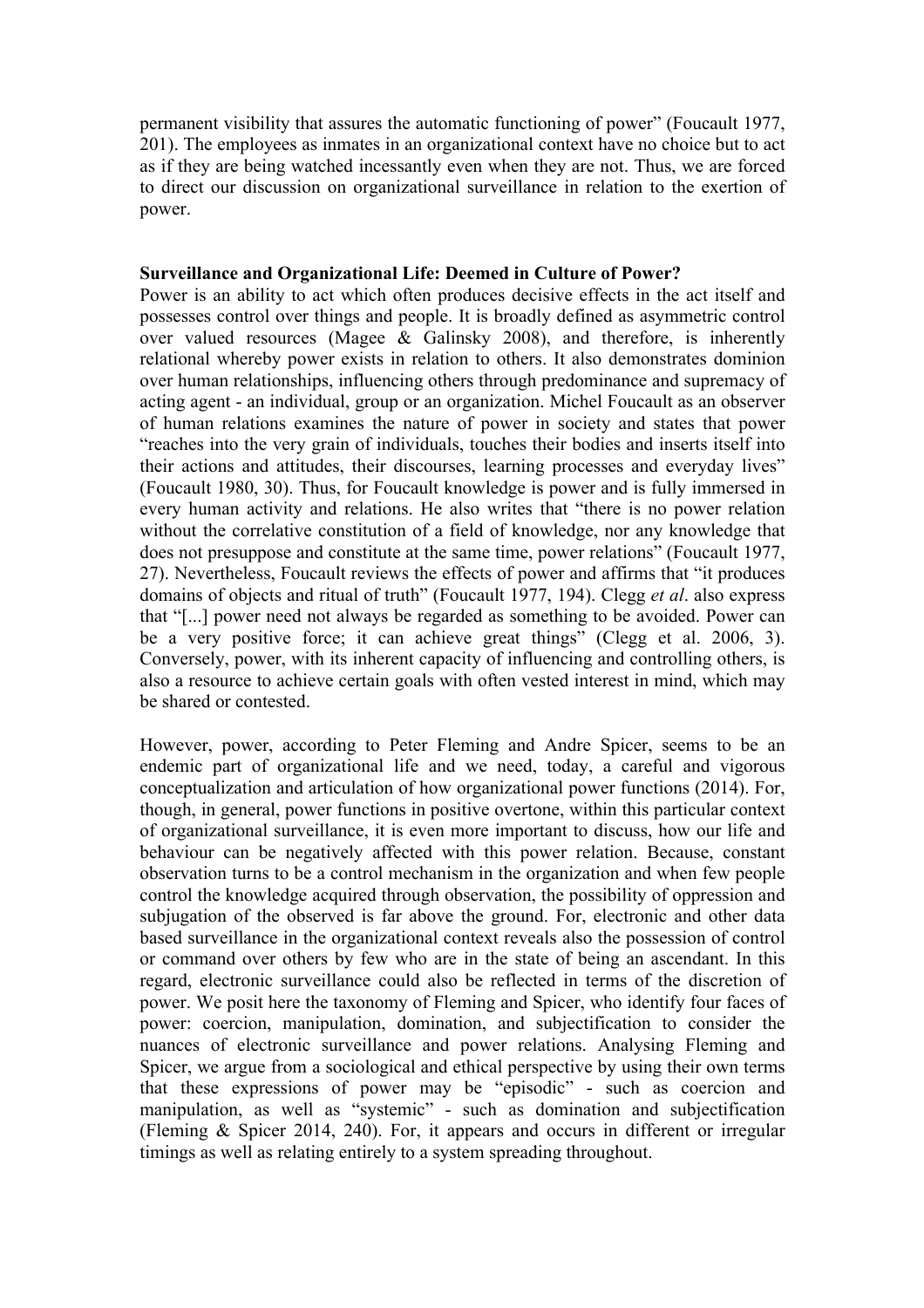Electronic surveillance, for instance, as exercising coercive power focuses on the direct implementation of power to achieve certain desired ends which become problematic when an individual or a group who exercise the same power go beyond the legitimate authority vested in their position. This power, the knowledge or data gathered through observation, could be manipulated to limit or to fit issues within the perceived boundaries to gain the anticipated outcomes, which may also cause powerlessness and low expectations among employees. Surveillance itself seems again a process of domination, whereby the agents influence through a reconstruction of ideological values, which causes to reshape the preferences, attitudes and outlooks of the targets. Finally, reflecting over subjectification, we articulate that the surveillance in the organization also seeks to determine an actor's very sense of self, emotions and identity, and thus normalizes a particular way of being in the organization. Power, hence, becomes an inescapable factor in organizational surveillance bringing more systemic power relations. In an organizational surveillance, employees become visible prey of surreptitious surveillance where its practice becomes a tool for establishing and enforcing a particular type of hierarchical power relationship, often, in the pretext of gaining desired effects of management. The subtle combination of coercion and care in a critical evaluation of surveillance could be seen only as a continuation of power relationship even when it is analyzed and scrutinized in terms of liberalist and radicalist traditions as explained above. Nevertheless, though surveillance as coercive control and as caring seem to provide pragmatic arguments for its vindication, its justification must be further discussed given the unresolved problems of curtailed freedom, power suppression, and constrained behavioural patterns due to anxiety, fear and irrational stress that further affect the organizational and social culture. Hence we need wider critical considerations being placed under surveillance debate that goes beyond the individual constrains.

#### **From Individual Rights to Social Conundrum: Social Quest of Surveillance**

Surveillance, as a common practice in an organization, is generally understood as the gathering of information by surreptitious, secret and stealthy means using electronic and other technological devices and techniques. One of the major arguments that holds primacy in the debates about the workplace surveillance is that it infringes employees' right to privacy. It is a fact that "regardless of whether electronic surveillance technologies are used by employers as form of control or of caring, employee privacy may be eroded" (Allen 2007, 175). Moreover, it has several ethical implications in relation to the privacy expectation of the employee, the fairness and quality of work life and anxiety and stress-related illness that adversely affect the life of each and every employee. Privacy is considered as an essential employee right in the workplace due to a presumed moral entitlement to be protected from certain harms and physical, informational, and decisional infringements (DesJardins & Duska1996, 119). Hence, the loss of privacy is said to be the most devastating effect of workplace surveillance. Along the same line, one can take cognizance of quite a few of publications on the hi-tech surveillance systems and their subsequent privacy issues in the light of the analysis carried out by scholars like Daniel Solove (2008), Helen Nissenbaum (2010), Adam Moore (2010), and Stephen Taylor (2011).<sup>3</sup> However,

<sup>&</sup>lt;sup>3</sup> A number of interests are evidently harmed by the invasion of privacy, many of which are closely linked to the accounts of restricted information, control over the body and decision making, and sustaining human dignity with intimacy, autonomy and so forth. Privacy is supposed to provide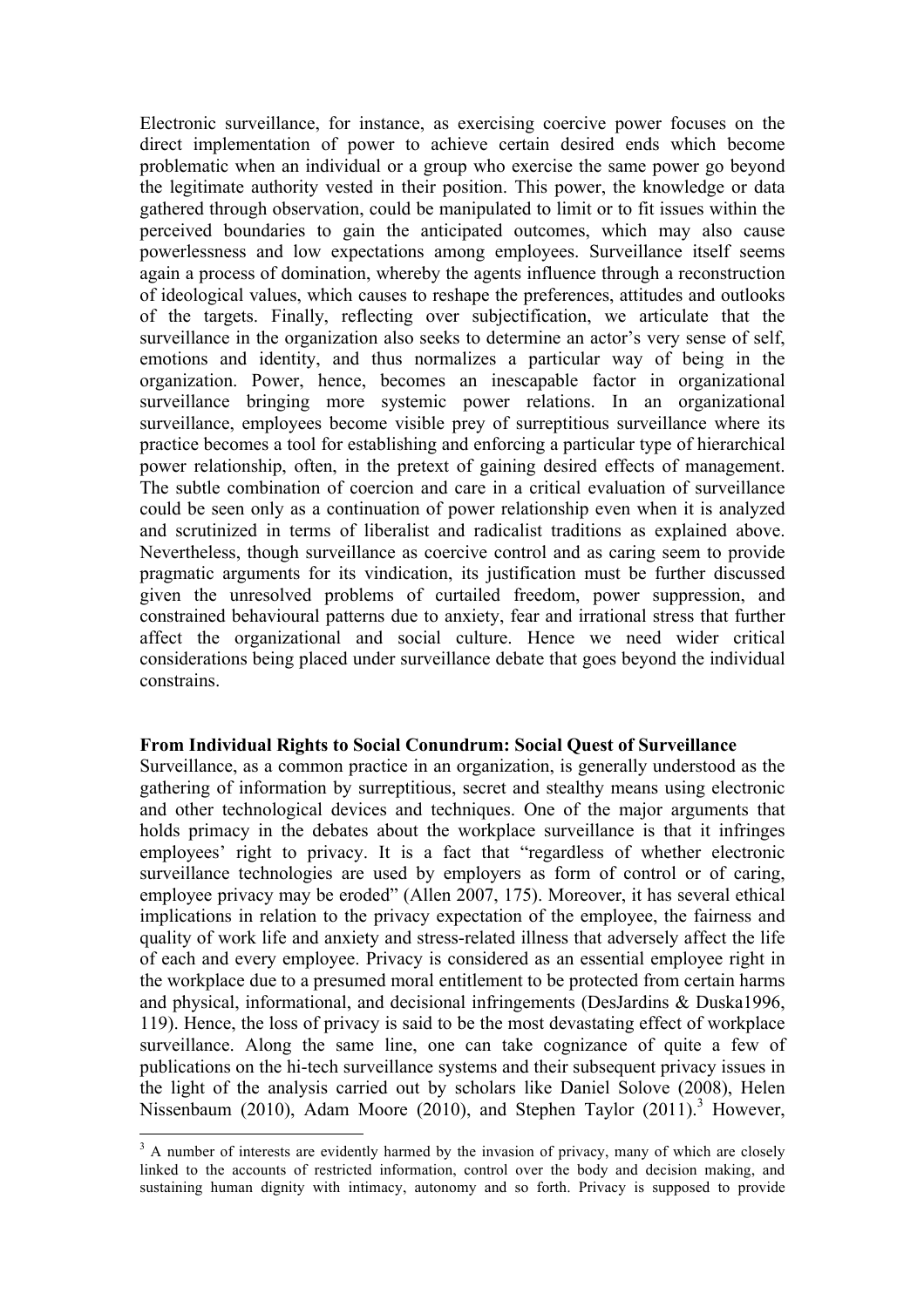unilaterally focusing on the individual rights, they often risk to overlook its social problems and implications.

In this regard it is more adequate to refer to Lyon's concept of surveillance as "social sorting" (Lyon, 2003), which reminds us that while the significance of individual rights and interests are not to be minimized, broader concerns of ethics and social justice have to be envisaged. 'Social sorting,' in this regard, highlights the classifying drive of contemporary surveillance that it sieves and sorts people for the purpose of assessment and of judgement. People are sorted into categories, assigning worth or risk, in ways that have real effects on their life-chances (Lyon 2003). Deep discrimination occurs, thus making surveillance in the workplace not merely a matter of personal privacy but of social justice. For instance, an organization with uncontrolled surveillance would lead to more administrational fear, lack of identity, perpetuating social inequalities (Ball, 2010). An employee is objectified and dehumanized when s/he is placed under the category of suspicion. Everyone is assumed to be guilty, until proven otherwise through systems. Moreover, the surveillance system obtaining personal and group data classifies employees according to varying criteria, to determine who should be targeted for special treatment, suspicion, eligibility, inclusion, access, and so on (Lyon 2003). Thus, we foresee that through surveillance, social problems such as distrust, over-policing, suspicion and exclusion are exacerbated and social groups defined as 'risky' or 'dangerous' are created in the workplace. Therefore, organizational surveillance is also a powerful means of creating and re-inforcing long-term social differences. In the same vein, surveillance "engages many kinds of power, and is both productive and , sometimes, pernicious" (Lyon 2001, 173). Coercive power in surveillance, thus, assumes greater power and privilaged status for the one who holds the power and tends to thereby further devalue and distrust the target (Raven 1993, 242). Moreover, "the dominant groups determine how and in what interests the material infrastructure operates" (Lyon 2007a, 140). Besides, as a form of power discharge, through detailed observation and examination, the subjects become objectified as Foucault rightly distingushes in his *Discipline and Punish* that the observed becomes 'the object of information, never a subject in communication' (Foucault 1977, 200).

At this juncture, Lyon's understanding of surveillance goes beyond that of Michel Foucault's disciplinary society, where persons are "normalized" by their categorical locations (Foucault 1975), as well as beyond Gilles Deleuze's argument of "society of control" (Deleuze 1992). For example, Foucault explains how the techniques developed for innocuous purposes create the system of disciplinary power. Three primary techniques of control in any society, for Foucault, are hierarchical observation, normalizing judgment and examination (Foucault 1977). Organization functions mainly on the basis of managerial rules and regulations that help to keep the decorum and demureness of the organization to move towards its original desired goals. However, surveillance as a managerial norm of a hierarchical observation also protrudes a power culture in the organization. Normalization means discipline through impossed precise norms, that is judging an action as allowed or not allowed by the law (Foucault 1977). This normalization also means, first, the awareness of being

protection against overreaching physical, mental, informational and social control by others. In the workplace, as Philip Brey observes, privacy violations involving the information collection and dissemination are known respectively as *snooping* and *exposure*, while a physical intrusion in which physical intervention causes a privacy violation known as *disturbance* (2005).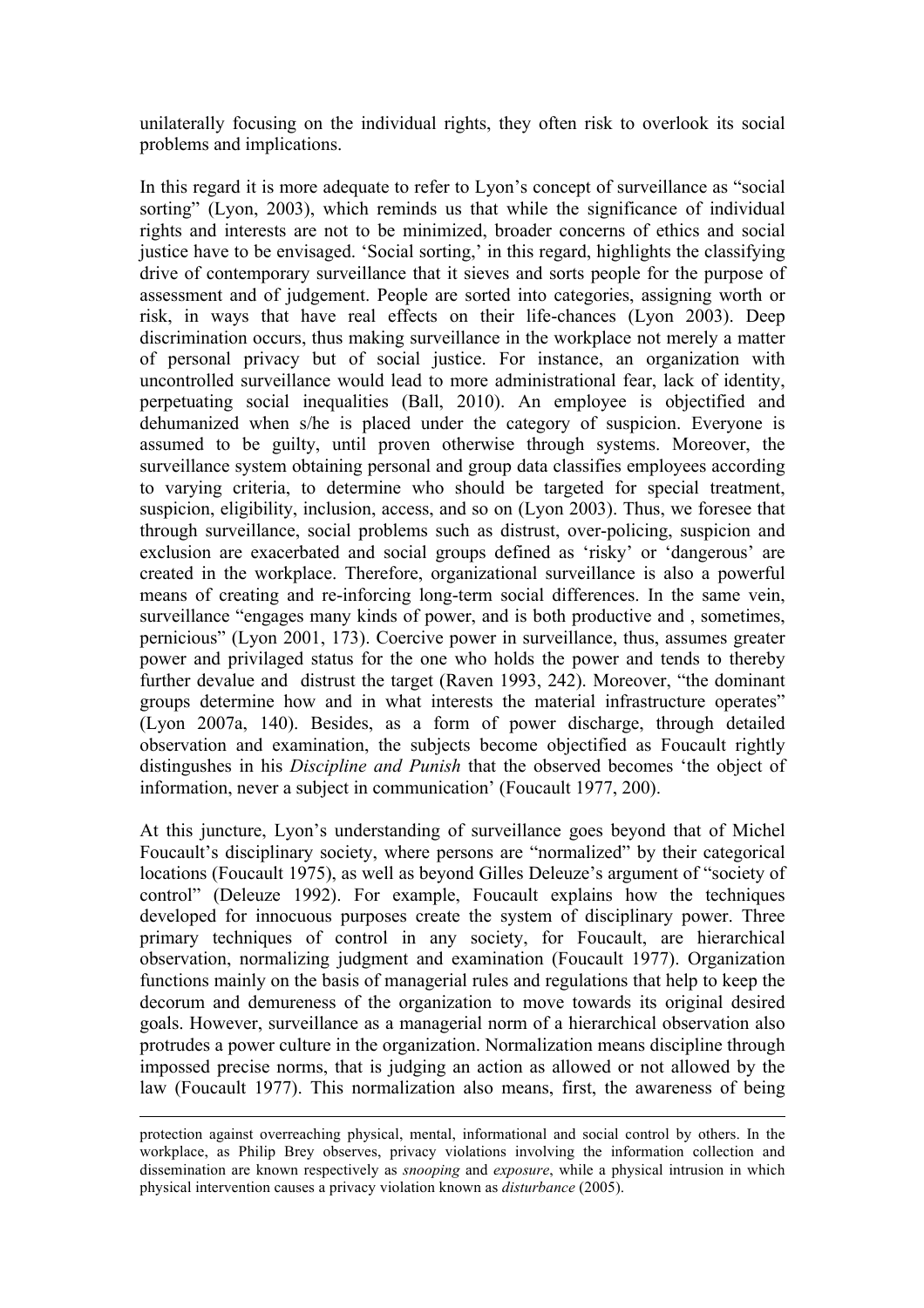tracked and then the encouragement to accept it as an unconscious reality without worrying much about it. The examination at the end is the prime example of power that combines both hierarchical observation and normalizing judgment (Foucault 1977). 'Normalization judgement,' for Foucault, is an action referring to a whole that occurs through comparison and differentiation and by following the principle of a rule. It could be defined as invoking a standard, but often imposed by an outsider, not by the result of consensus. In this regard, control over people attained through merely observing them hierarchically and a culture of power prominance through normalizing and examining, fades away the genuinity of employees' mutual obligation and social responsibility.

Neverthless, reflecting on Foucault, Deleuze (1992) foresees that a strategic shift in power relation is underway. Foucault's disciplinary power, according to Deleuze, encounters the resistance of bodies to concentrated containment and regimentation, and thus a new form of control originates. This new mechanism fixes the body independantly of its location. Thus, though power extents its territory, its functional and informational parameters are controled so much that we are to live in circumscribed parameters (Deleuze 1992). In this way, surveillance ultimately conceives a society of control, which again well suits in power relations in any oranizational structure. Here again Lyon is akin to Carol Gilligan's (1982) ethics of care proposing that "care should be highlighted as a countervail against mere control" (Lyon 2001, 180). Bringing new conception of person as a node in a complex web of relation, which is more social, he adds that "...if the social, embodied person is seen in a web of relationships in which, at best, care is paramount, then this stance provides a truly critical ethical starting point for situating and assessing surveillance" (Lyon 2001, 179).

Moving further from this understanding, for Lyon, surveillance, however, is intensified in a world of remote relations without an embodied personal contact (Lyon 2003). Hence, relying on databases abstracted from live embodied persons and representing them to some organizations, investigators produce certain standpoint which will hardly be critical if they neglect the relations between abstracted data and embodied social persons. Because of its extreme flexibility and ambivalence, the missing "face" here offers possibilities of a moral guide to these two categories of figures and its epitome. It yields from sociology of surveillance to a strong ethical starting point which serves as a guide for our critical analysis as it always swing from a passive surveillance with an active body. Thus, surveillance in an organization begetes first to the categorization of people assigning worth or risk and then it subordinates persons to abstracted data. At this point of individual and social moral dilemma in organizational surveillance, we need, however, a more concrete evaluative model that goes beyond the normal managerial laws and precepts. For, no institution or organization can be free of power relations and can escape from the techniques of power. We bring, thus, an alternative discussion, a framework of "care-justice" or a synthesis of 'culture of care' (Stoddart 2011) and 'social justice' over against the 'culture of power', for an adequate work ethics. Can the phenomenal dynamics of the experience of combining care and justice really and adequately foster the relational capacities in the organization? We argue further that the combination of care-ethics and social justice can serve as a useful hermeneutical key to reconcile the dichotomy between the conflicting rights and interests arising from the use of surveillance in the workplace and its involved power relations.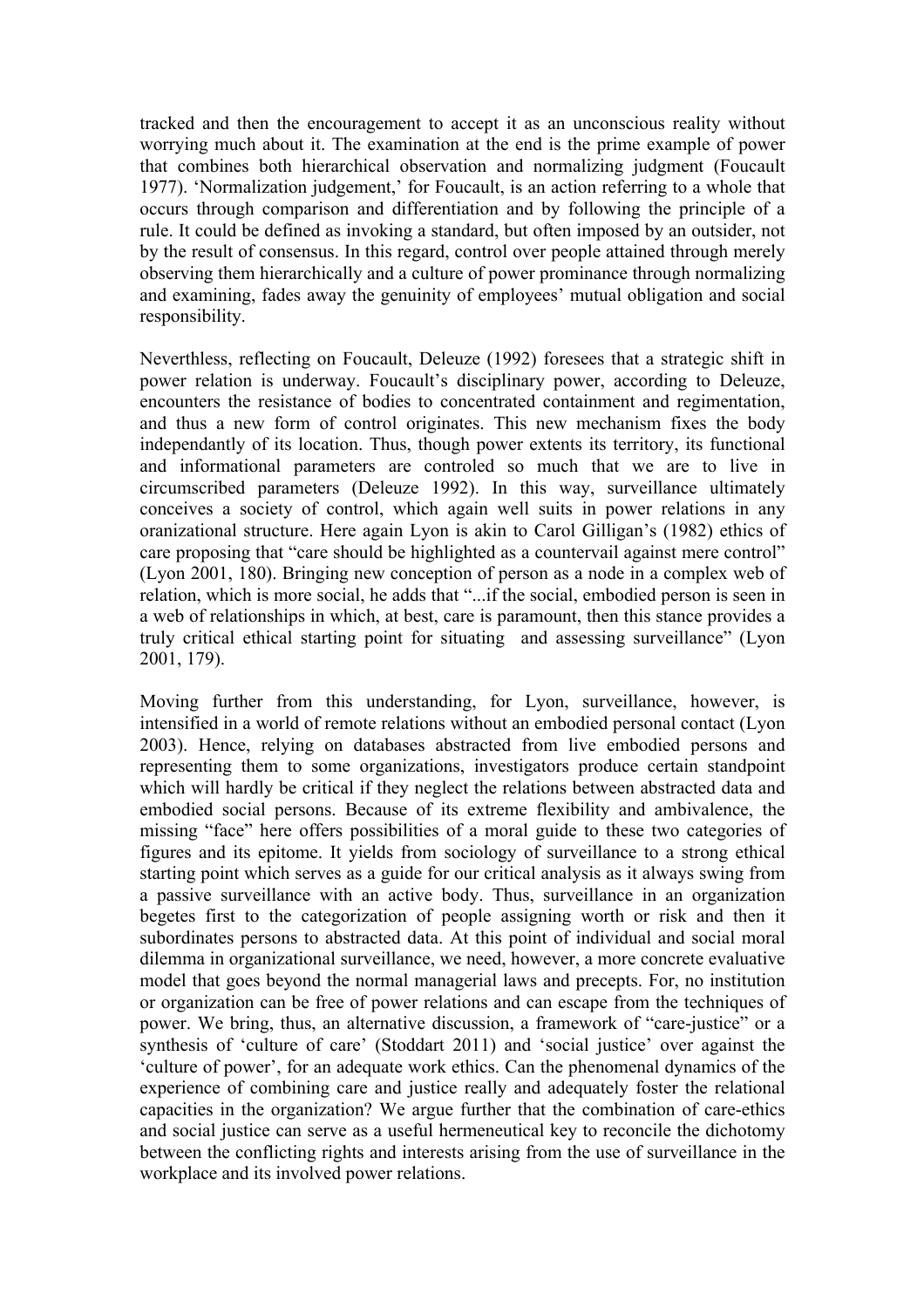#### **Engaging "Care-Justice" : New Paradigm for Workplace Behaviour**

To engage and manage business people and their challenges fairly and successfully, any business model has to be true-to-life facilitating and bridging business goals with individual and social fabric of moral life. Justice as the first virtue of social institutions is about what people are due, and is also about fairness and equality (Rawls, 1971 &1985). In a society, social justice is a basic structure of cooperation and reciprocity and essentially depends upon the equal treatment of individual's fundamental rights and duties, economic opportunities and social conditions. Thus, social justice applies to both institutions and individuals alike as we see respectively in David Hollenbach (1979) who sees it as a principle that orders institutional activities as suitable for production and protection of the common good, and in Michael Novak (2000) for whom social justice is not a principle applying to institutions alone, but rather a habit of justice applying to and an attribute of individuals. Analysing workplace surveillance in the light of Rawlsian principles of liberty and equality, we see that the existence of the opportunities of meaningful work conditions declined drastically due to the infringing situation of being under continuous surveillance. Social justice primarily implies the elimination of all forms of discrimination and social sorting and to respect the fundamental freedom, civil and moral rights and dignity of all individuals (Ferree 1997). Accordingly, refraining from any sorts of discrimination, individuals are allowed to freely pursue their aspirations within the legal and moral limits and capacity of concerned organization. Social justice, thus, marks the logic of equivalence (Ricoeur, 1995 [1987]) that governs everyday morality in an organization. As a result, justice-based evaluation offers an ethical framework for succeeding and even balancing the moral values of treating people with fairness and dignity combining material values of productivity and profits of the organization. It also structures and encourages organizations to promote and enhance the full potential of every member by structuring the diffusion of power inherently and increasingly reliant to and acceptable for every particular situation.

However, the presumption of general agreement with regard to what is just or fair at any given time becomes antagonistic with individual rights and interests of both employers and employees. In this context, care ethics that goes beyond the 'justice view' of morality will contribute to healthy debates and discussions. Care is "everything we do directly to help others to meet their basic needs, develop or sustain their basic capabilities, and alleviate or avoid pain or suffering, in an attentive, responsive and respectful manner" (Engster 2005, 55). The moral and social significance of the fundamental elements of human relationships and interdependence are implied in this care ethics. Care with its moral considerations of sensitivity, trust and mutual concern represent the human activity with added value of social relation and thus it presumes a face-to-face enounter, in an interpersonal level, to respond to the needs of the other (Stichel 2014, 501). Care in its ethical reflection emphasizes also the importance of response, shifting its face from 'what is just' to 'how to respond'. It involves attentiveness, responsibility and the commitment to investigate such issues against the background of different perspectives (Sevenhuijsen 1998, 16). Analysing the modes of thought of Carol Gilligan, who as an ethicist and psychologist, identified a *different voice* (1982) in moral reasoning, Eric Stoddart, as a surveillance researcher, places moral problems as problems of care and responsibility in relationships, which are different from those of rights and rules (Stoddart 2011, 43). It looks for new responses with mutual obligation and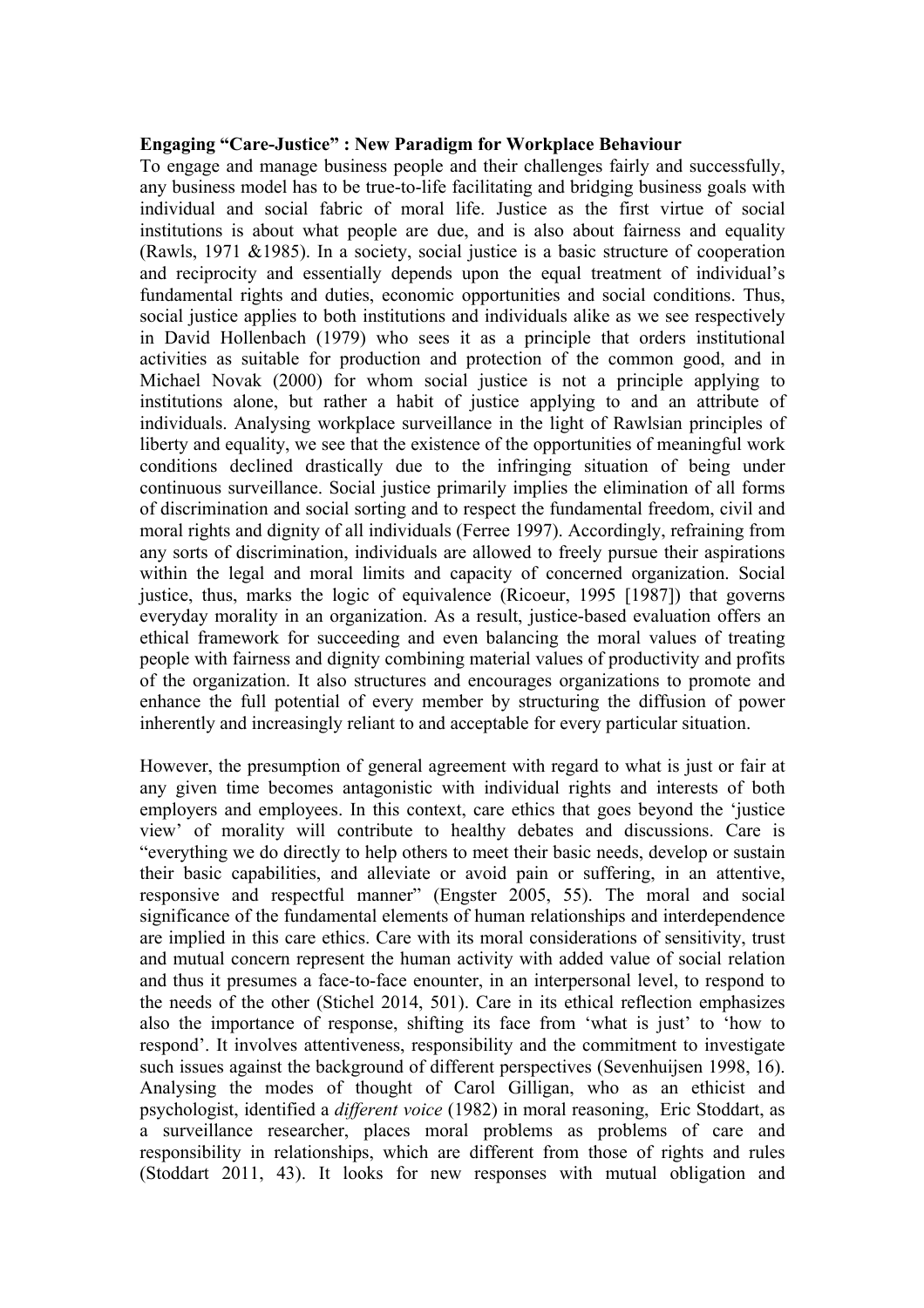responsibility among organizational members and this logic of interdependence, as we call, enriches an affirmative response to workplace surveillance, which builds trust, mutual concern and interconnectedness among members of an organization.

Neverthless, the singluar application of care ethics seems to be ambiguous and insufficient since it lacks empirical accuracy and validity in moral reasoning and fails to offer concrete guidance for ethical action. For, the liberal concepts of autonomy, equality, and justice could be incorporated in care ethics and thus make it theoretically indistinct. Therefore, while both ethics of care and justice have access to all areas of discussion in the workplace surveillance, one bears greater authority in some situations than others. Favouring the clarity and certainty and emphasizing the absolute standards of judgement, the ethic of justice characterises with fairness, reciprocity, and rights claims, whereas an ethic of care emphasising creation and strengthening of relationships relies on the contextual complexities of relationships among people (Simola 2003). In this context, the concept of 'care-justice' admitting space for both care and justice, enabling their critical and contextual analysing and engaging them on a harmonious relationship that is far more elevated than a mere dialectical one, place a high 'rhetorical value' on human life and on our debate on surveillance. The concept 'rhetorical value' is used here in reference to persuading and influencing people for an alternative response without expecting any concrete solution or answer. Members in an organization with the framework of 'care-justice', are no more independent individuals but are interrelated, and this ethical preference harmonizing human relationships stays more in favour of crafting social integration than erranding fair imposition of managerial rules and organizational statutes.<sup>4</sup> This combination in business also makes on the one hand the nurturing of our immediate communities and the protecting of those closest to us the highest moral obligation and on the other hand asks us to review decisions not in terms of hard rules but in terms of how they will affect the people with whom we share our lives (Brusseau 2011).

In this regard, care inspires justice to become more human in its action by being an indispensable precondition for it. Justice, in the same vein, avoids the danger of reduction of care to sentimentality (Stichel 2014) and enables it to be practically embodied in diverse situations. Before discussing matters concerning rights and equality, justice, however, assumes and presupposes an attitude of caring, and provides mutual understanding and cooperatively formulated solutions in a given situation (Solomon 1998). Here, a discursive ethic of care and rights-based ethic of justice coexist for a mutually compatible approach to the debate. For, in a workplace, 'care-justice' integrating care ethics and social justice with their respective logics of interdependence and equivalence elucidates a positive response to surveillance and engenders a new logic of superabundance that goes beyond the particulars of any imposed or volunteered norms and regulations. We use here the term 'superabundance' more in line with 'generosity', not purely in the same sense of Ricoeur. He uses this term as what he calls the economy of the gift (Ricoeur, 1995 [1987]), where we see the domination of the love commandment (logic of superabundance) over the 'golden rule' (logic of equivalence).<sup>5</sup> This affirmative

 <sup>4</sup> From a critical-ethical point of view, we can look at the organization/firm itself as a participatory enterprise or as a social entity with a participatory vision – sharing with the wider society and with its own employees leading to social enhancement. 5 Ricoeur coherently articulate 'the economy of the gift' more in terms of 'mutuality' and 'generosity'

<sup>(</sup>logic of superabundance), basing on the commandment to love one's enemies, than in terms of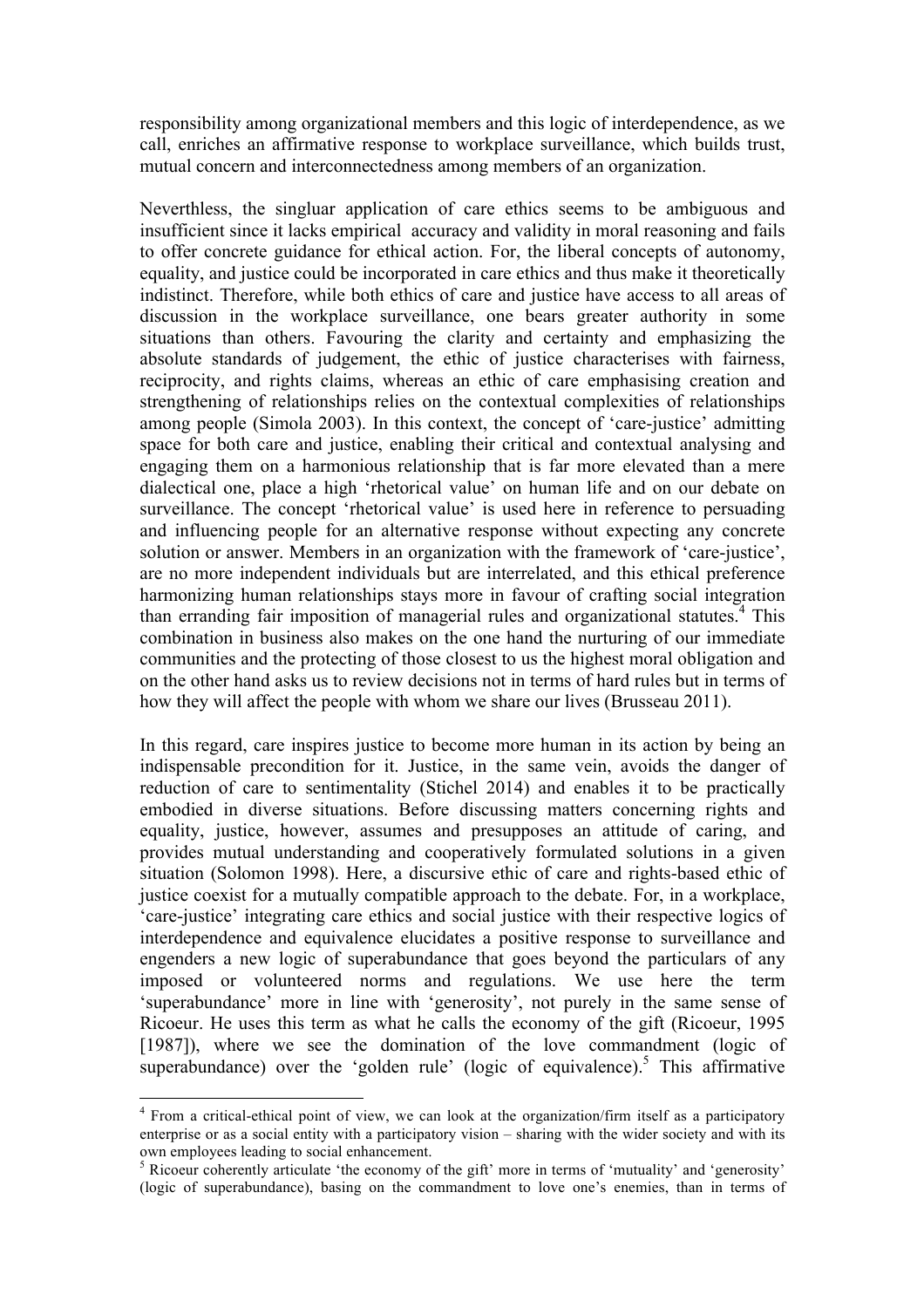response is generated by: first, holding managerial norms and statutes respecting individual rights and human dignity; second, shifting discussion from 'what is just' to 'how to respond' reminding mutual obligation and responsibility; and third, regaining trust with a reciprocal assurance of being for the other. Thus, in an organizational surveillance, contextually determined and acceptable range of agreements become compatible with the conflicting rights and interests through a combination of care ethics and social justice, which we bring here in the category of care-justice. Thus, we learn how ethical deliberations can fit seamlessly with managerial statutes in an organization.

## **Conclusion**

The purpose of this paper was to contribute to the growing discussion of ethics in organizational surveillance studies by identifying a potentially useful ethical framework, which is not previously given enough attention in the workplace surveillance literature. A framework of 'care-justice' is elucidated through theoretical discussions. For, organizational surveillance represents a 'culture of power' and a 'culture of care' to the extent that they mirror unjust social relations and just social cohesion respectively. Couple of attempts has been made to closely approach the debate such as an ironic appreciation of surveillance by Sewell and Barker. However, individual ethical approaches to the issue seldom germinate any progressive solution since they extend from individual problem to wider social consequences such as sorting people into different categories as well as involving power relations. In this context, 'care-justice' as a vocation to relate to one another in care and justice brings a universal dimension and a practical means for an affirmative response to organizational surveillance transcending all its particular appearances. This phenomenal dynamics of the experience of social concern combining care ethics and social justice fosters our relational capacities in the organization and this dynamics that begets and does care, justice, and love bring a new work ethics for today, shifting and deconstructing the power relations. The ultimate purpose of this framework is to create and sustain new management and work culture that enhance the dignity and development of every member of the organization, and to economically and socially empower each person as an owner and worker and above all as a human person in relation to one another.

The challenge today, however, is to get the balance right between the individual and the larger community. Therefore, although care-justice provides a novel approach to organizational surveillance, its idealistic tendencies and extremity of high demands may lead to be sceptical of its appropriateness as a workplace ethic. Will it be only idealistic and overly naive in the context of workplace relations? One can even critically ask: can ethic be satisfied with mere 'cosmetic' approach to an existing system or, should ethics approach the issue with a critical edge, encountering the very conception of surveillance itself? However, since, workplace is ultimately relational in its character this approach endows with an innovative moral framework for a guiding work-ethics. Nevertheless, given that, every organization functions under fixed statues and norms to achieve its desired goals, this is only a supplementary response to the debate, which goes beyond the managerial laws and precepts that goes

 <sup>&#</sup>x27;reciprocity' based on the golden rule of treating each other as one wants to be treated (logic of equivalence). Yet, this logic of equivalence, as Ricoeur elucidates "governs everyday morality" and the "superabundance becomes the truth hidden in equivalence" (Ricoeur 1995).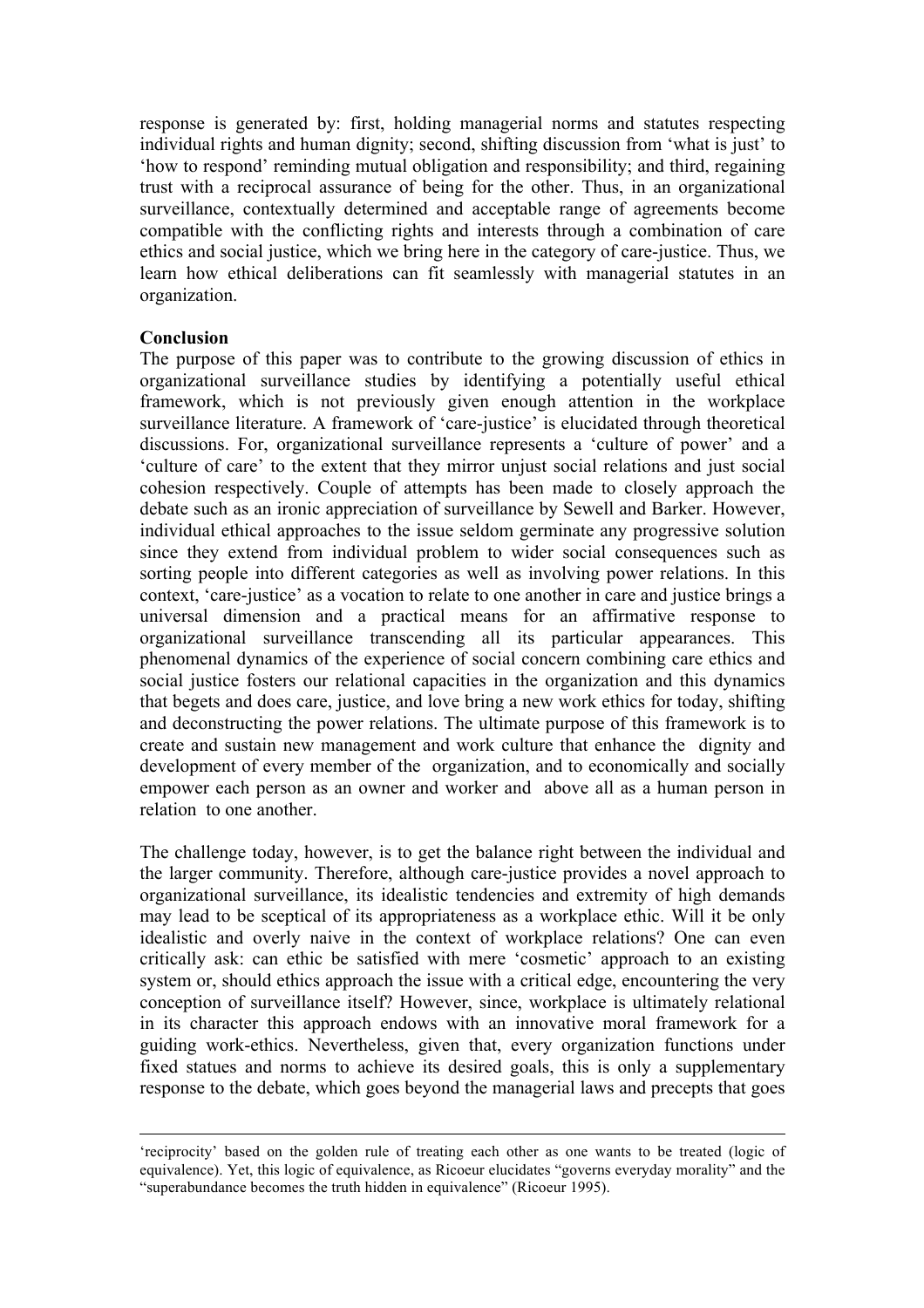with the logic of equivalence towards the logic of superabundance in terms of generosity.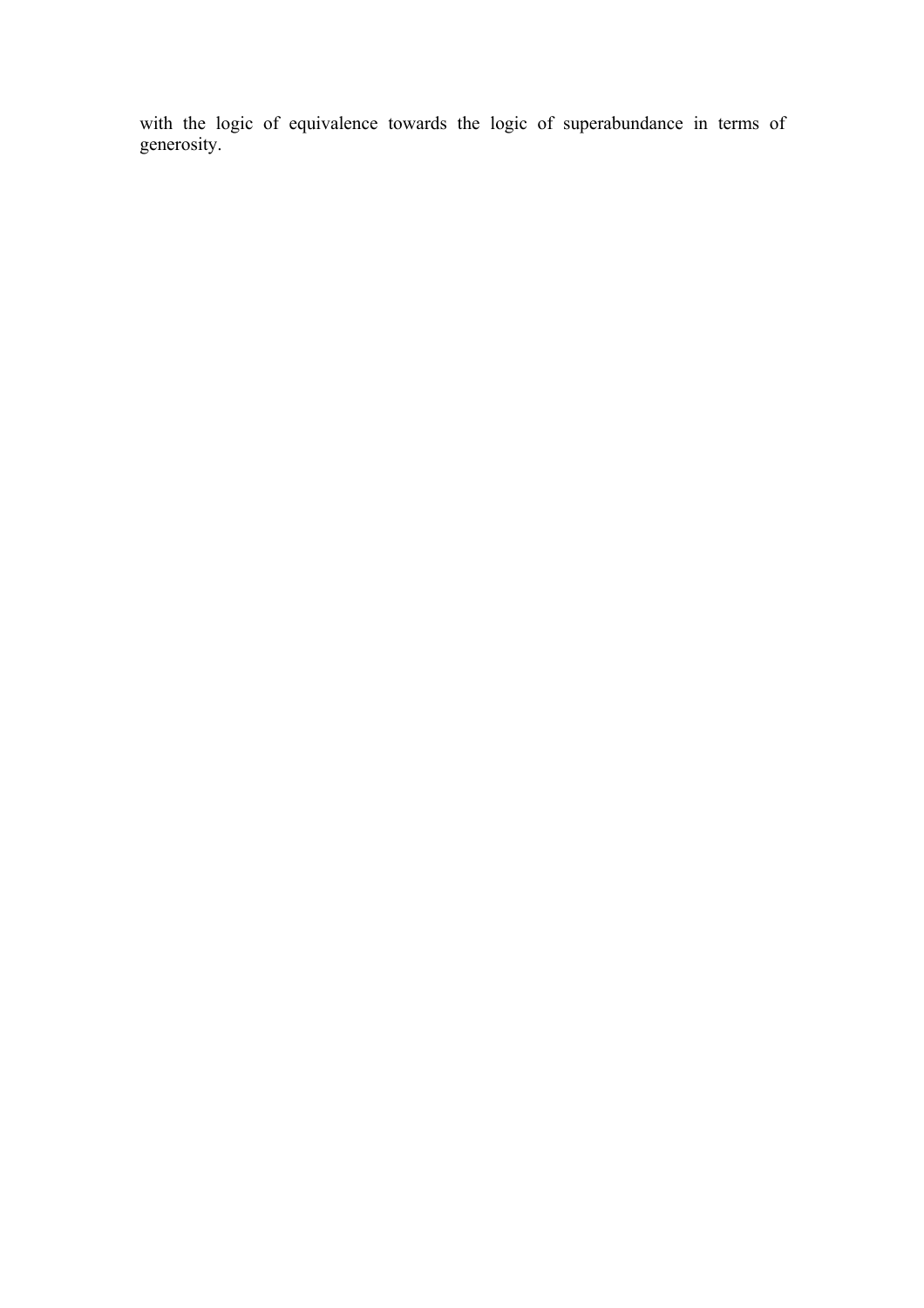## **References**

Allen, M. W. et al. (2007). Workplace Surveillance and Managing Privacy Boundaries. *Management Communication Quarterly* 21, 172-200.

Brey, P. (2005). The Importance of Privacy in the Workplace. In S.O. Hansson and E. Palm (Eds.), *Privacy in the Workplace* (pp. 77-82). Brussels: Peter Lang.

Brusseau, J. (2011). *Business Ethics Workshop.* Irvington, NY: Flat World Knowledge. Also available online in: http://nraobbs.blogspot.be/2012/02/businessethics-workshop-by-by-james.html [accessed March 3, 2015].

Clegg, S. R., Courpasson, D. & Phillips, N. (2006). *Power and Organization*. London: Sage.

Deleuze, G. (1992). Postscript on the Societies of Control, 59. Also available online in: https://files.nyu.edu/dnm232/public/deleuze\_postcript.pdf [accessed December 7, 2014]. This essay first appeared in L'Autre Journal 1 (1990).

DesJardins, J. & Duska, R. (1996). Drug Testing in Employment. In R. A. Larmer (Ed.), *Ethics in the Workplace* (pp. 119-130)*.* Minneapolis: West Publishing Company.

Engster, D. (2005). Rethinking Care Theory: The Practice of Caring and the Obligation to Care. *Hypatia* 20, no. 3, 50-74.

Ferree, W. J (1997). *Introduction to Social Justice* [Originally published in 1948]. Arlington, VA: Center for Economic and Social Justice.

Fleming, P. & Spicer, A. (2014). Power in Management and Organization Science. *The Academy of Management Annals* 8, no. 1, 237-298.

Foucault, M. (1977). *Discipline and Punish: The Birth of the Prison*. New York: Pantheon Books.

Foucault, M. (1980). *Power/Knowledge: Selected Interviews and Other Writings, 1972-1977*. Trans. Gordon, C. et al. New York: Pantheon.

Graham S. & Wood D. (2003). Digitizing Surveillance: Categorization, Space, Inequality. Critical Social Policy 23, no.2, 227-248.

Hollenbach, D. (1979). *Claims in Conflict: Retrieving and Renewing the Catholic Human Rights Tradition*. New York: Paulist.

Kissa, J. M. & Ssanyu, J. (2005). Workplace Surveillance. In J. Weckert (Ed.), *Electronic Monitoring in the Workplace: Controversies and Solutions* (pp. 1-18). Hershey: Idea Group Publishing.

Lyon, D. (2001). Facing the Future: Seeking Ethics for Everyday Surveillance. *Ethics and Information Technology* 3, 171-181.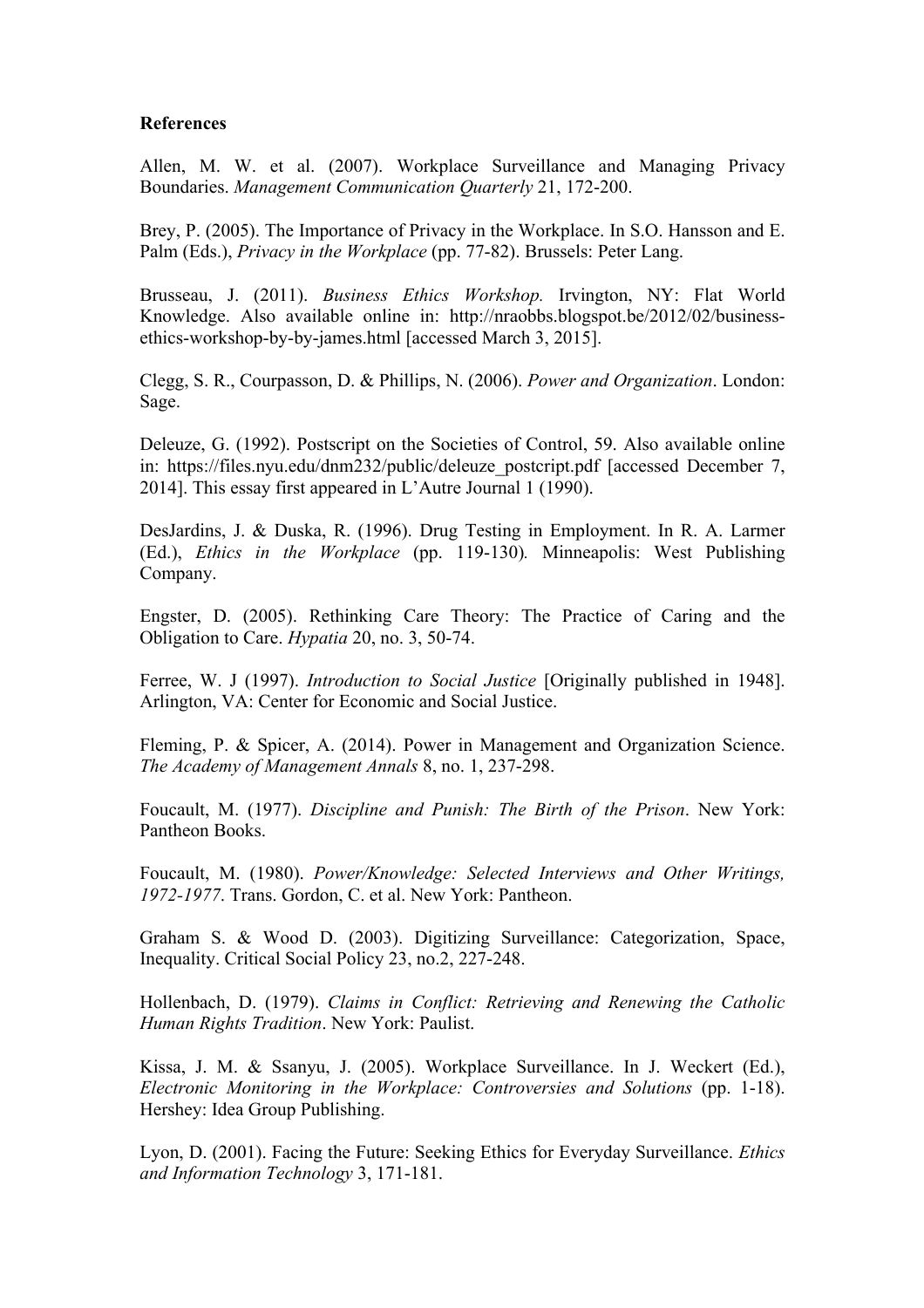Lyon, D. (2002). Everyday Surveillance: Personal Data and Social Classifications. *Information, Communication and Society* 5, no. 2, 242-257.

Lyon, D. (2003). Surveillance as Social Sorting: Computer Codes and Mobile Bodies. In D. Lyon (Ed.), *Surveillance as Social Sorting: Privacy, Risk, and Digital Discrimination* (pp. 13-32). London: Routledge.

Lyon, D. (2005). *Surveillance as Social Sorting: Privacy, Risk, and Digital Discrimination*. London: Routledge.

Lyon, D. (2007a). Everyday Surveillance: Personal Data and Social Classifications. In S. P. Hier & J. Greenberg (Eds.), *The Surveillance Studies Reader* (pp. 136-146). New York: McGraw-Hill.

Lyon, D. (2007b). *Surveillance Studies: An Overview*. Cambridge: Polity Press.

Magee, J. C. & Galinsky, A. D. (2008). Social Hierarchy: The Self-Reinforcing Nature of Power and Status. *The Academy of Management Annals* 2, no. 1, 351-398.

Moore, A. D. (2010). *Privacy Rights: Moral and Legal Foundations*. University Park, PA: Penn State University Press.

Nissenbaum, H. (2010). *Privacy in Context: Technology, Policy, and the Integrity of Social Life*. Palo Alto, CA: Stanford University Press.

Nissenbaum, H. (2011). From Preemption to Circumvention: If Technology Regulates, Why do We Need Regulation (And Vice Versa)? *Berkeley Technology Law Journal* 26, no. 3, 1367-1386.

Novak, M. (2000). Defining Social Justice. *First Things*. Also available online in: http://www.firstthings.com/article/2000/12/defining-social-justice-29.

Raven, B. H. (1993). The Basis of Power: Origins and Recent Developments. *Journal of Social Issues* 49, 227-251.

Rawls, J. (1971). *A Theory of Justice*. Cambridge, MA: Harvard University Press. (Rev. ed. 1999).

Rawls, J. (1985). Justice as Fairness: Political not Metaphysical. *Philosophy & Public Affairs* 14, no.3, 223-251.

Ricoeur, P. (1995). Ethical and Theological Considerations on the Golden Rule [French original 1987]. In M. I. Wallace (Ed.), trans. D. Pellauer, *Figuring the Sacred* (293-302). Minneapolis: Fortress Press.

Sevenhuijsen, S. (1998). *Citizenship and the Ethics of Care: Feminist Considerations on Justice*, *Morality and Politics*. New York: Routledge.